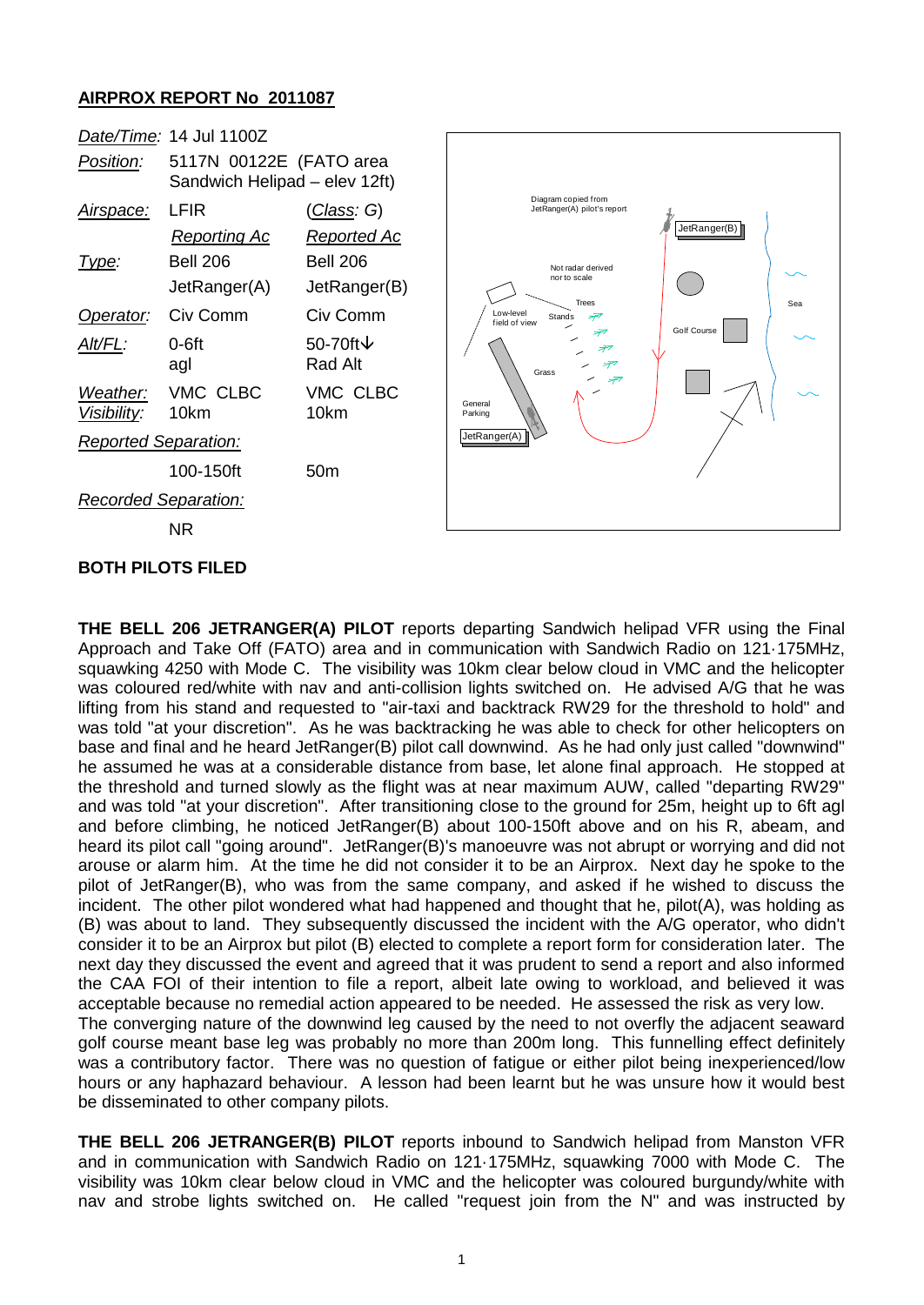Sandwich Radio to "join downwind R base FATO 29" which he read back. JetRanger(A) was rotors running and requested to hover-taxi for FATO 29. Information on his helicopter (B) joining was given and pilot (A) stated he would wait by the threshold of 29 for the joining helicopter (B). Sandwich Radio called JetRanger(A) flight "with that joining rotary traffic in mind, depart at pilot's discretion". JetRanger(A) had hover taxied from the stand to the threshold in such a manner that any traffic on the downwind leg or base leg would not be visible; no clearance turn was made to allow the joining traffic to be seen. JetRanger(A) pilot then elected to line-up for a 29 departure and began to transition. He, pilot(B), was now turning final and had been unable to call "final" owing to the 2-way RT exchange between Sandwich Radio and pilot(A), believing that JetRanger(A) was going to wait by the threshold. Now seeing JetRanger(A) transitioning, he conducted a go-around as he was certain that his helicopter had not been seen by pilot (A), who was unaware of JetRanger(B)'s position until its pilot called "going around". The go-around was conducted in a manner that provided sufficient clearance from JetRanger(A), vertical separation not <50ft. He landed without further incident. JetRanger(A) continued with its departure from FATO 29 following his "go-around" call. The Sandwich Radio controller spoke to him after the Airprox and apologised. He believed that Sandwich Radio was not at fault but they did have a lack of vision of any traffic on the downwind leg and only limited vision of traffic on base leg. A combination of lack of mental positioning and visibility of his joining helicopter and failure to conduct a clearing turn and the judgement of "at pilot's discretion" by pilot (A) were the main contributory factors. Following a discussion with pilot (A) the next day, pilot (A) was made aware of the close proximity of the 2 helicopters and he apologised.

**ATSI** reports approval of an 'Air Ground Communication Service RTF Aeronautical Radio Station' had been agreed by the CAA, relative to 'The Open Golf Championship' at Sandwich Helipad in Kent. This was valid from the 11th to the 18th July 2011. The site included a Final Approach and Take Off area (FATO) aligned 11/29, with dimensions 250mx30m, at 12ft amsl.

The Sandwich A/G operation was not recorded. Consequently, no information is available from the allocated frequency. Any investigation, therefore, relies on information received from the pilots concerned and the A/G operator (see below). Apart from the general comments in the next two paragraphs ATSI has nothing to add.

General information regarding an A/G service is stated in CAP413 (Radiotelephony Manual) Chapter 4 Page 32:

'An AGCS radio station operator is not necessarily able to view any part of the aerodrome or surrounding airspace. Traffic information provided by an AGCS radio station operator is therefore based primarily on reports made by other pilots. Information provided by an AGCS radio station operator may be used to assist a pilot in making decisions, however, the safe conduct of the flight remains the pilot's responsibility'.

AGCS radio station operators are reminded that they must not use the expression 'at your discretion' as this is associated with the service provided by a Flight Information Service Officer. It is noted that both pilots quoted the A/G Operator using the term 'pilot's discretion' in their respective reports of the incident.

The site operator and incidentally the A/G operator at the time made the following comments: 'The incident involved 2 JetRangers, (A) and (B). (A) had started on stand and called for taxi for a N'ly departure. The temperature was quite warm, the helicopter was full and so the hover-taxi was slower than usual, using the FATO C/L as there was no other known traffic at that time. On reaching the threshold the helicopter performed a spot turn for departure, and the pilot requested departure. By this time JetRanger(B) flight had called inbound from Manston as previously stated, having passed a reporting point at the disused Richborough Power Station chimneys [~1·5nm NNW Helipad]. JetRanger(A) flight was given a departure at his discretion, with 1 company ac inbound from the N, but he remained in a low hover. From my position in the control box, (B) was seen descending at a moderate speed on base leg, and then to turn on to final. JetRanger(A) initiated its departure along the FATO at this time, at which point JetRanger(B) initiated a go-around from approx 30ft with a marked nose-up tight 360° turn. I was surprised at this as in my opinion the pilot must have been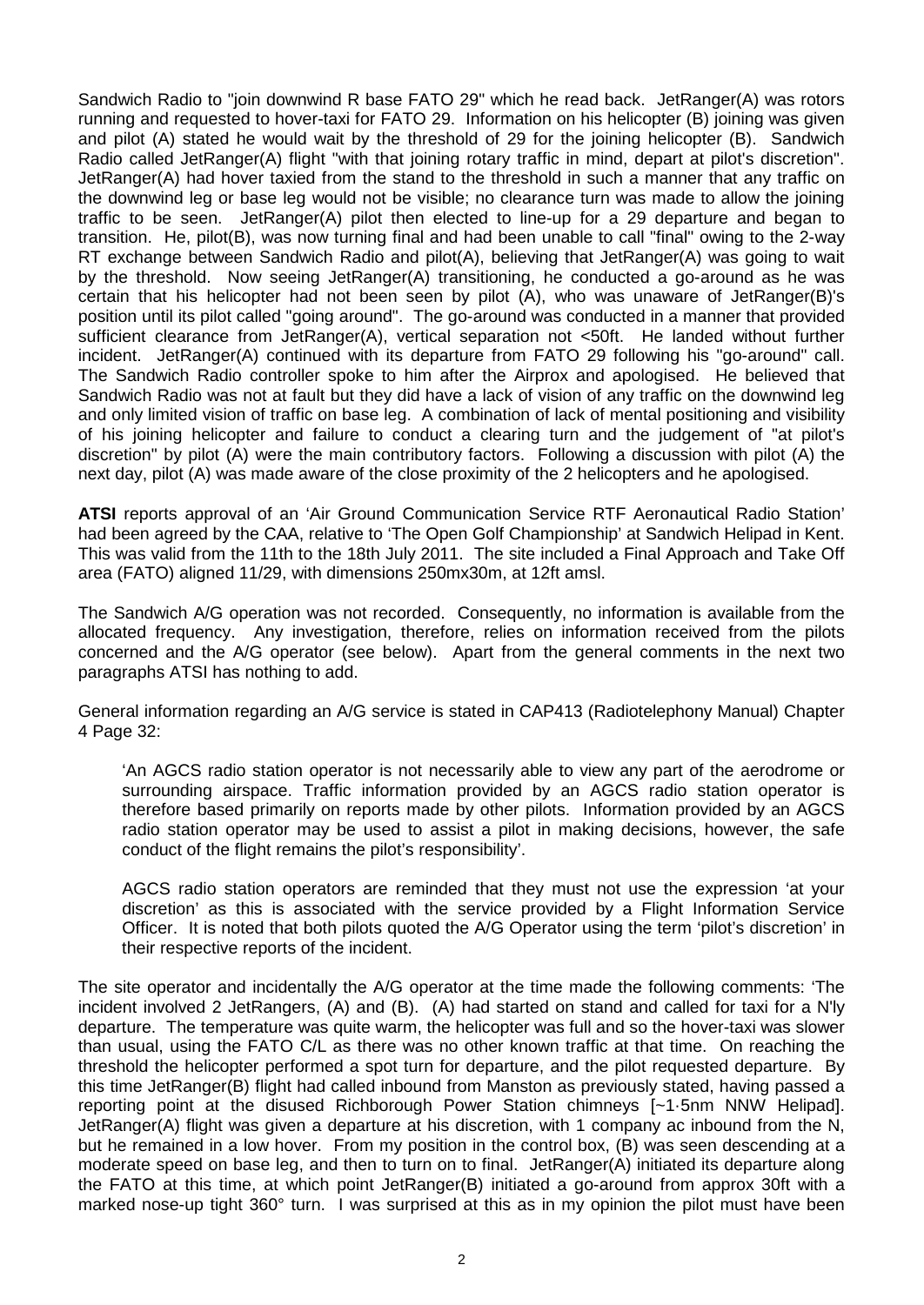listening out to hear that JetRanger(A) was not airborne, and should have seen (A) at the threshold at which point could have entered a 360° turn or straight hover either on base leg or on short finals, yet he elected to continue at speed, whilst (A) could only accelerate slowly. Although the 2 helicopters came close to each other, I was surprised that one pilot decided to file an Airprox because in my opinion there was only a low risk of collision as by this time they were moving away from each other. On A/G all movements are ultimately at the pilot's own discretion and for reference I have had an aircraft closer off my own wingtip when flying practice formation.

UKAB Note (1): NOTAM H3619 was issued for the Open Golf Tournament:-

H3197/11 INTENSE HEL ACTIVITY WI 2NM 5117N 00122E (BRITISH OPEN GOLF TOURNAMENT, SANDWICH, KENT). 11-07-0337/AS 2. **LOWER:** SFC **UPPER:** 1500FT AMSL **FROM:** 11 JUL 2011 00:00 **TO:** 18 JUL 2011 23:59 **SCHEDULE:** HJ

UKAB Note (2): The Aerodrome Operating Procedures valid 11-17 July Areas to avoid states:-

'Sandwich town to the SSW, Clubhouse and event (to S and SE of landing site).'

Arrival & Approach Procedures for RW29 states:-

'Traffic inbound from Manston Airport call when clear of circuit with ETA and route towards Richborough power station – reporting point 'Chimneys'.'

Landing Procedures states:-

'Approach towards aiming point situated midway along FATO and after landing vacate FATO and proceed as advised towards the marquee area and parking spots, giving way to outbound traffic.'

Departure Procedures states:-

'Preferential direction 29.

Engine start - call on A/G to request start-up; request runway in use and taxi as advised.

Helicopters not to lift until given 'thumbs-up' by ground crew.

Spot turn, then hover; hover-taxi only when safe to proceed.

Hovering not permitted on adjacent bays

Outbound traffic has priority.

Route via outbound taxiways to threshold of FATO.

When safe to do so line up on the centre line and take off at pilot's discretion.

After take-off runway 29 for environmental reasons turn on to heading of approx 240 deg to route over roundabout on Sandwich bypass for Ash village, avoiding built up areas at Great Stonar and thence to Wingham Church at 6 miles.'

## **PART B: SUMMARY OF THE BOARD'S DISCUSSIONS**

Information available included reports from the pilots of both ac, a report from the A/G Operator involved and reports from the appropriate ATC authorities.

Without the benefit of an RT transcript it was not possible for Members to determine what transmissions were made during this encounter. However, from the information provided by both pilots and the A/G Operator it was clear that, irrespective of the service being provided, it was very